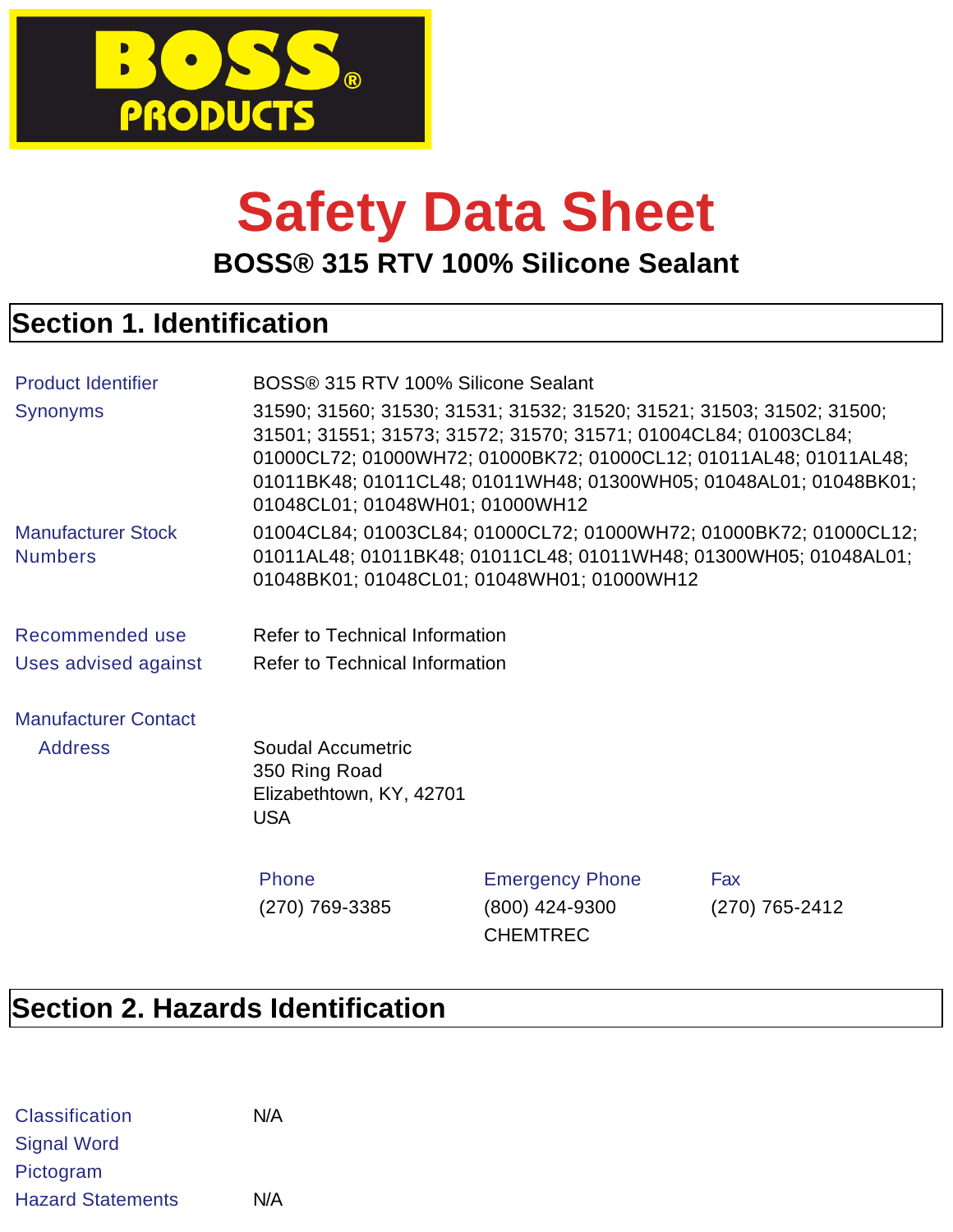| <b>Precautionary Statements</b>                   |                                                                                                                         |
|---------------------------------------------------|-------------------------------------------------------------------------------------------------------------------------|
| Response                                          | N/A                                                                                                                     |
| Prevention                                        | Use only outdoors or in a well-ventilated area.                                                                         |
| <b>Storage</b>                                    | N/A                                                                                                                     |
| <b>Disposal</b>                                   | N/A                                                                                                                     |
| Ingredients of unknown<br>toxicity                | $0\%$                                                                                                                   |
| <b>Hazards not Otherwise</b><br><b>Classified</b> |                                                                                                                         |
| <b>Hazard classification</b>                      | This material is not hazardous under the criteria of the Federal OSHA Hazard<br>Communication Standard 29CFR 1910.1200. |
| <b>Other hazards</b>                              | None known                                                                                                              |

# **Section 3. Ingredients**

| <b>CAS</b>     | <b>Ingredient Name</b>                             | <b>Weight %</b> |
|----------------|----------------------------------------------------|-----------------|
| <b>Mixture</b> | Contains no hazardous ingredients according to GHS | $100 \%$        |

**Occupational exposure limits, if available, are listed in Section 8.**

# **Section 4. First-Aid Measures**

| Description of first aid<br>measures | General advice:<br>If potential for exposure exists refer to Section 8 for specific personal protective<br>equipment.                                                                                                                                                                                                                |
|--------------------------------------|--------------------------------------------------------------------------------------------------------------------------------------------------------------------------------------------------------------------------------------------------------------------------------------------------------------------------------------|
|                                      | Inhalation<br>Move person to fresh air; if effects occur, consult a physician.                                                                                                                                                                                                                                                       |
|                                      | Skin contact<br>Wash off with plenty of water.                                                                                                                                                                                                                                                                                       |
|                                      | Eye contact<br>Flush eyes thoroughly with water for several minutes. Remove contact lenses<br>after the initial 1-2 minutes and continue flushing for several additional minutes.<br>If effects occur, consult a physician, preferably an ophthalmologist.                                                                           |
|                                      | Ingestion<br>No emergency medical treatment necessary.                                                                                                                                                                                                                                                                               |
| delayed                              | Most important symptoms Aside from the information found under Description of first aid measures (above)<br>and effects, both acute and and Indication of immediate medical attention and special treatment needed<br>(below), any additional important symptoms and effects are described in Section<br>11: Toxicology Information. |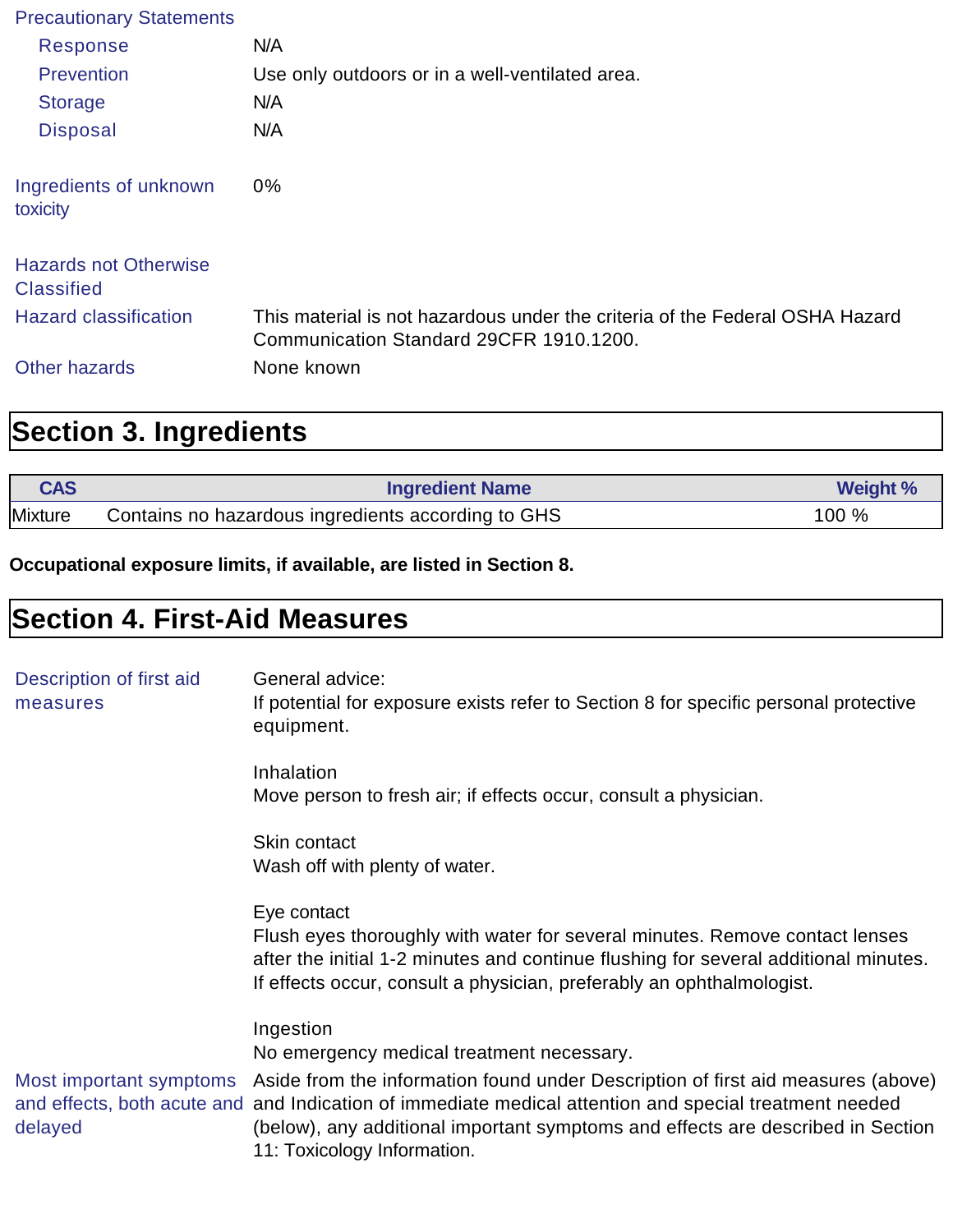Indication of any immediate Notes to physician medical attention and special treatment needed No specific antidote. Treatment of exposure should be directed at the control of symptoms and the clinical condition of the patient.

### **Section 5. Fire Fighting Measures**

| <b>Suitable Extinguishing</b><br><b>Media</b>               | Water spray, Alcohol-resistant foam, Carbon dioxide (CO2), Dry chemical                                                                                                                                                                                                            |
|-------------------------------------------------------------|------------------------------------------------------------------------------------------------------------------------------------------------------------------------------------------------------------------------------------------------------------------------------------|
| <b>Unsuitable Extinguishing</b><br><b>Media</b>             | None known                                                                                                                                                                                                                                                                         |
| Special hazards arising<br>from the substance or<br>mixture | Hazardous combustion products<br>Carbon oxides Silicon oxides                                                                                                                                                                                                                      |
|                                                             | Unusual Fire and Explosion Hazards<br>Exposure to combustion products may be a hazard to health.                                                                                                                                                                                   |
| Advice for firefighters                                     | <b>Fire Fighting Procedures</b><br>Use extinguishing measures that are appropriate to local circumstances and the<br>surrounding environment. Use water spray to cool unopened containers.<br>Remove undamaged containers from fire area if it is safe to do so. Evacuate<br>area. |
|                                                             | Special protective equipment for firefighters<br>Wear self-contained breathing apparatus for fire fighting if necessary. Use<br>personal protective equipment.                                                                                                                     |

# **Section 6. Accidental Release Measures**

| Personal precautions,<br>protective equipment and<br>emergency procedures | Follow safe handling advice and personal protective equipment<br>recommendations.                                                                                                                                                                                                                                                                                                                                                                                                                                                                                                    |
|---------------------------------------------------------------------------|--------------------------------------------------------------------------------------------------------------------------------------------------------------------------------------------------------------------------------------------------------------------------------------------------------------------------------------------------------------------------------------------------------------------------------------------------------------------------------------------------------------------------------------------------------------------------------------|
|                                                                           | Environmental precautions Discharge into the environment must be avoided. Prevent further leakage or<br>spillage if safe to do so. Retain and dispose of contaminated wash water. Local<br>authorities should be advised if significant spillages cannot be contained.                                                                                                                                                                                                                                                                                                               |
| Methods and materials for<br>containment and cleaning<br><b>up</b>        | Wipe up or scrape up and contain for salvage or disposal. Local or national<br>regulations may apply to releases and disposal of this material, as well as<br>those materials and items employed in the cleanup of releases. You will need to<br>determine which regulations are applicable. For large spills, provide dyking or<br>other appropriate containment to keep material from spreading. If dyked material<br>can be pumped, Sections 13 and 15 of this SDS provide information regarding<br>certain local or national requirements.<br>See sections: 7, 8, 11, 12 and 13. |

# **Section 7. Handling and Storage**

#### Precautions for safe handling

Take care to prevent spills, waste and minimize release to the environment. Handle in accordance with good industrial hygiene and safety practice. Use only with adequate ventilation. See Engineering measures under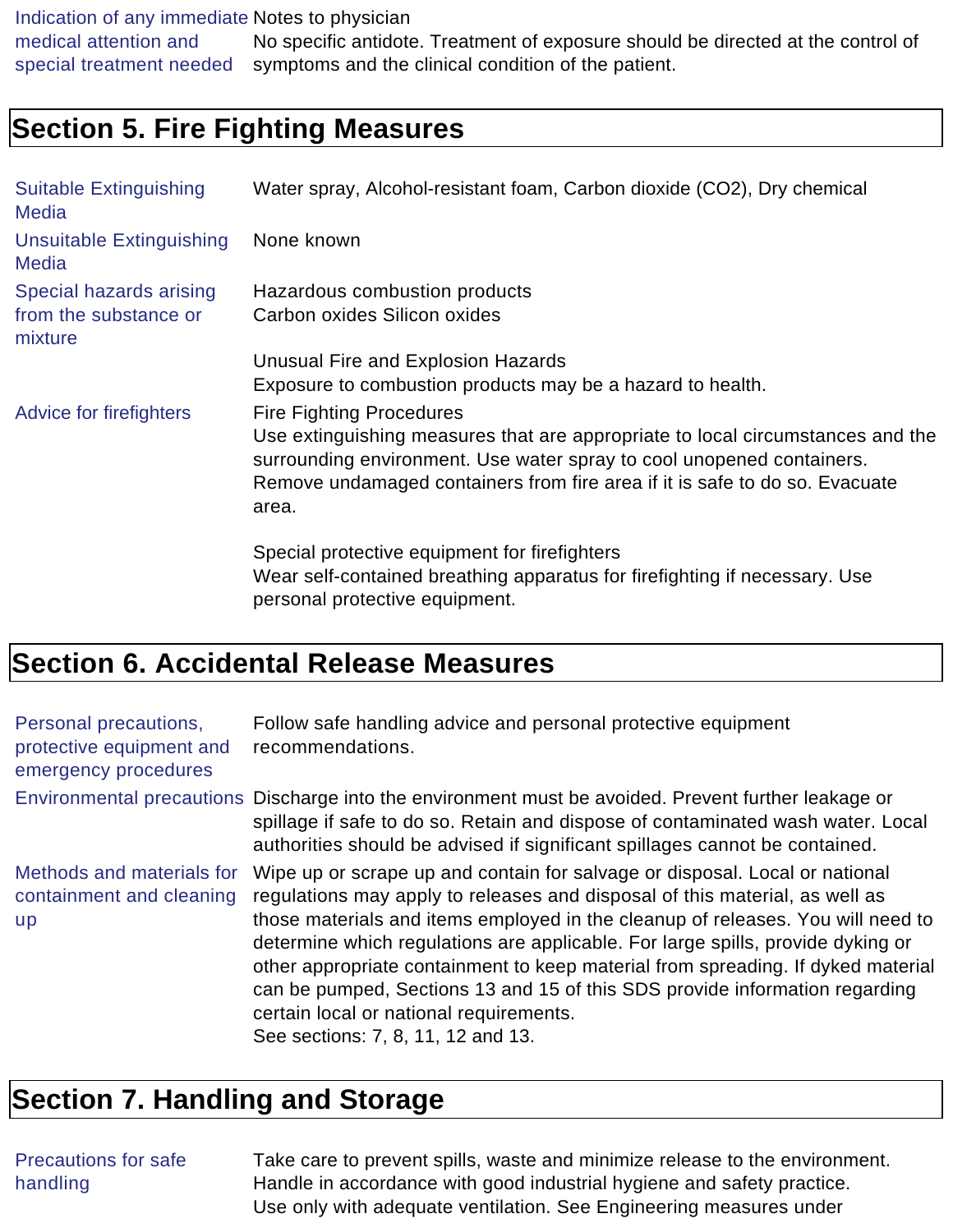#### EXPOSURE CONTROLS/PERSONAL PROTECTION section.

Conditions for safe storage Keep in properly labeled containers. Store in accordance with the particular national regulations.

> Do not store with the following product types: Strong oxidizing agents.

Unsuitable materials for containers: None known.

# **Section 8. Exposure Controls/Personal Protection**

| <b>Occupational Exposure</b><br>Limits         | <b>Ingredient Name</b>                                                                                                                                                                                                                                                                                                                                                                                                                                                                                                     | <b>ACGIH</b><br><b>TLV</b> | <b>OSHA</b><br><b>PEL</b> | <b>STEL</b> |
|------------------------------------------------|----------------------------------------------------------------------------------------------------------------------------------------------------------------------------------------------------------------------------------------------------------------------------------------------------------------------------------------------------------------------------------------------------------------------------------------------------------------------------------------------------------------------------|----------------------------|---------------------------|-------------|
|                                                | Contains no hazardous ingredients according to<br><b>GHS</b>                                                                                                                                                                                                                                                                                                                                                                                                                                                               | 5 mg/m $\approx$           | 5 mg/m $\approx$          | N/A         |
| <b>Personal Protective</b><br><b>Equipment</b> | Goggles                                                                                                                                                                                                                                                                                                                                                                                                                                                                                                                    |                            |                           |             |
| <b>Control parameters</b>                      | If exposure limits exist, they are listed below. If no exposure limits are displayed,<br>then no values are applicable.                                                                                                                                                                                                                                                                                                                                                                                                    |                            |                           |             |
|                                                | Although some of the components of this product may have exposure<br>guidelines, no exposure would be expected under normal handling conditions<br>due to the physical state of the material.                                                                                                                                                                                                                                                                                                                              |                            |                           |             |
| <b>Exposure controls</b>                       | <b>Engineering controls:</b><br>Use local exhaust ventilation, or other engineering controls to maintain airborne<br>levels below exposure limit requirements or guidelines. If there are no<br>applicable exposure limit requirements or guidelines, general ventilation should<br>be sufficient for most operations. Local exhaust ventilation may be necessary for<br>some operations.                                                                                                                                  |                            |                           |             |
| Individual protection<br>measures              | Eye/face protection<br>Use safety glasses (with side shields).                                                                                                                                                                                                                                                                                                                                                                                                                                                             |                            |                           |             |
|                                                | Skin protection<br>Hand protection<br>Chemical protective gloves should not be needed when handling this material.<br>Consistent with general hygienic practice for any material, skin contact should<br>be minimized.                                                                                                                                                                                                                                                                                                     |                            |                           |             |
|                                                | Other protection<br>No precautions other than clean body-covering clothing should be needed.                                                                                                                                                                                                                                                                                                                                                                                                                               |                            |                           |             |
|                                                | <b>Respiratory protection</b><br>Respiratory protection should be worn when there is a potential to exceed the<br>exposure limit requirements or guidelines. If there are no applicable exposure<br>limit requirements or guidelines, wear respiratory protection when adverse<br>effects, such as respiratory irritation or discomfort have been experienced, or<br>where indicated by your risk assessment process. For most conditions, no<br>respiratory protection should be needed; however, if handling at elevated |                            |                           |             |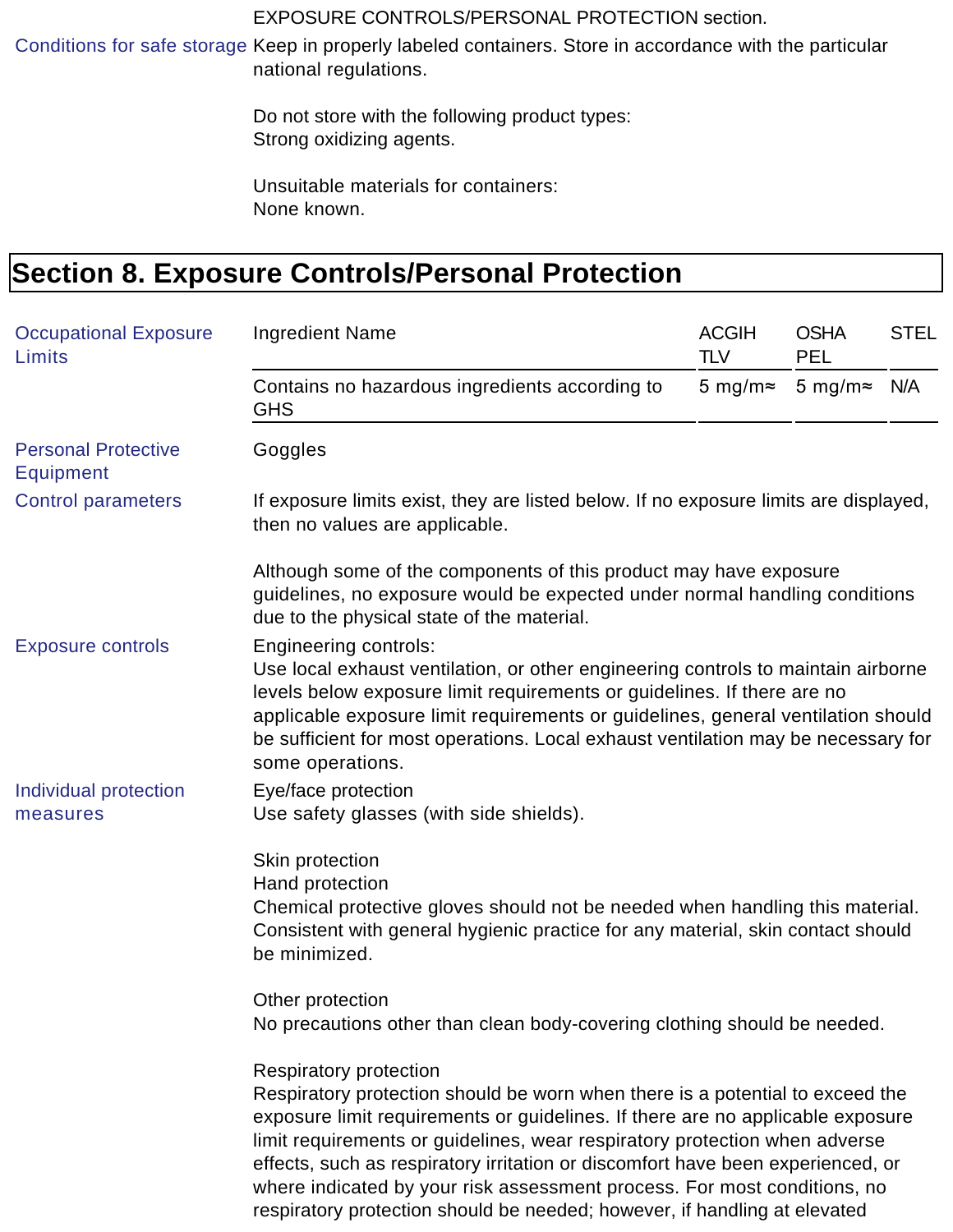temperatures without sufficient ventilation, use an approved air-purifying respirator.

The following should be effective types of air-purifying respirators: Organic vapor cartridge.

# **Section 9. Physical and Chemical Properties**

| <b>Physical State</b>                 | Paste              |
|---------------------------------------|--------------------|
| Color                                 | Refer to           |
|                                       | product label      |
| Odor                                  | <b>Acetic Acid</b> |
| <b>Odor Threshold</b>                 | No data            |
|                                       | available          |
| <b>Solubility</b>                     | No data            |
|                                       | available          |
| Partition coefficient Water/n-octanol | No data            |
|                                       | available          |
| VOC%                                  | 23 g/L             |
| <b>Viscosity</b>                      | Not                |
|                                       | applicable         |
| <b>Specific Gravity</b>               | 1.007              |
| <b>Density lbs/Gal</b>                | N/A                |
| <b>Pounds per Cubic Foot</b>          | N/A                |
| <b>Flash Point</b>                    | $>212F$            |
|                                       | >100C              |
| <b>FP Method</b>                      | <b>Closed Cup</b>  |
| рH                                    | Not                |
|                                       | applicable         |
| <b>Melting Point</b>                  | No data            |
|                                       | available          |
| <b>Boiling Point</b>                  | <b>Not</b>         |
|                                       | applicable         |
| <b>Boiling Range</b>                  | Not                |
|                                       | applicable         |
| LEL                                   | N/A                |
| UEL                                   | N/A                |
| <b>Evaporation Rate</b>               | <b>Not</b>         |
|                                       | applicable         |
| Flammability                          | Not                |
|                                       | classified as      |
|                                       | а                  |
|                                       | flammability       |
|                                       | hazard             |
| <b>Decomposition Temperature</b>      | No data            |
|                                       | available          |
| <b>Auto-ignition Temperature</b>      | No data            |
|                                       | available          |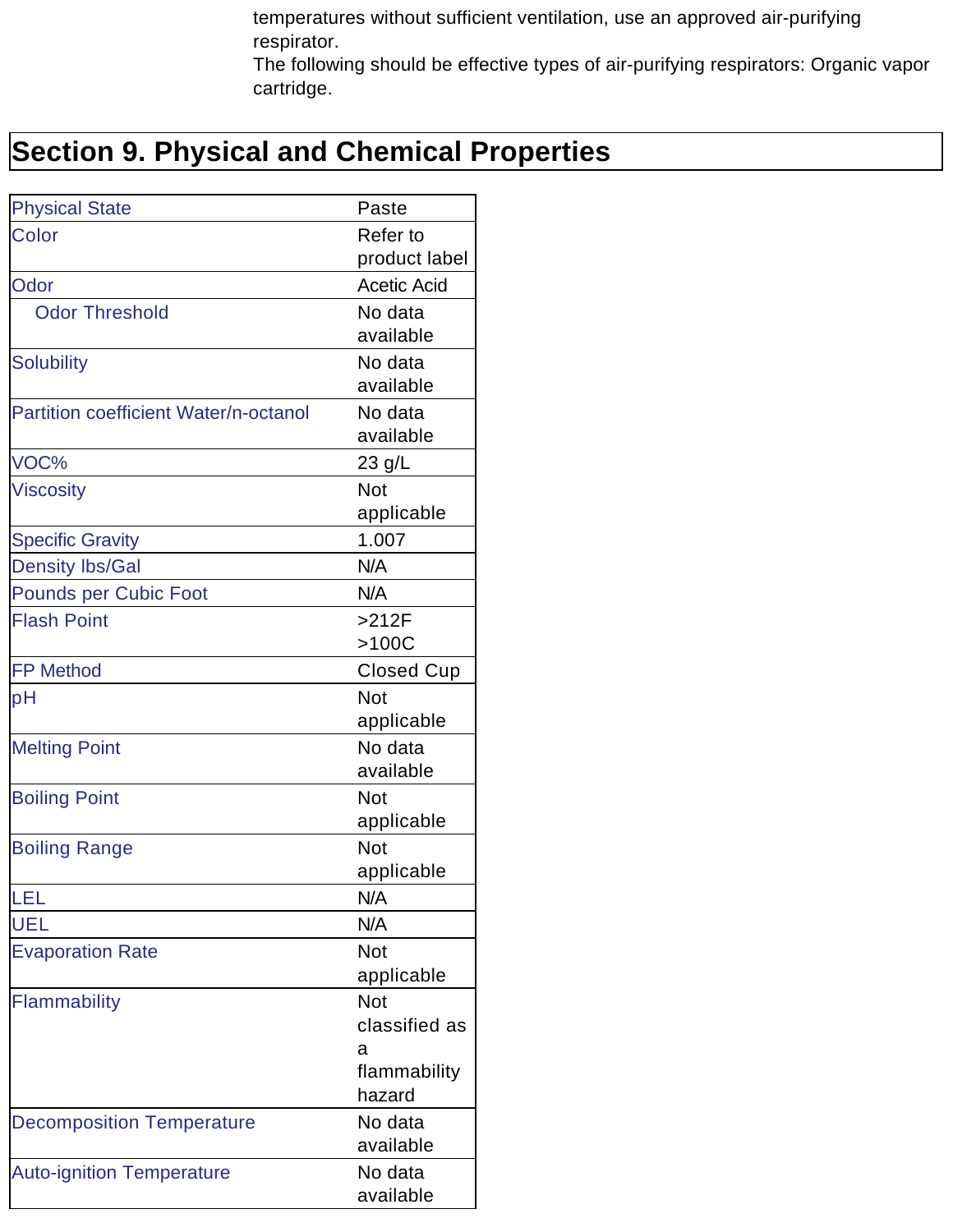| <b>Vapor Pressure</b> | <b>Not</b> |
|-----------------------|------------|
|                       | applicable |
| <b>Vapor Density</b>  | No data    |
|                       | available  |

Note The above information is not intended for use in preparing product specifications. Contact Soudal Accumetric before writing specifications.

# **Section 10. Stability and Reactivity**

| <b>Reactivity</b>                                | Not classified as a reactivity hazard.                                                                                                                                                                      |
|--------------------------------------------------|-------------------------------------------------------------------------------------------------------------------------------------------------------------------------------------------------------------|
| <b>Chemical stability</b>                        | Stable under normal conditions.                                                                                                                                                                             |
| Possibility of hazardous<br>reactions            | Can react with strong oxidizing agents. When heated to temperatures above 150<br>°C (300 °F) in the presence of air, trace quantities of formaldehyde may be<br>released. Adequate ventilation is required. |
| Conditions to avoid                              | None known                                                                                                                                                                                                  |
| Incompatible materials                           | Oxidizing agents                                                                                                                                                                                            |
| Hazardous decomposition Formaldehyde<br>products |                                                                                                                                                                                                             |

# **Section 11. Toxicological Information**

|                                      | Toxicological information appears in this section when such data is available.                                                   |
|--------------------------------------|----------------------------------------------------------------------------------------------------------------------------------|
| <b>Acute toxicity</b>                | Acute oral toxicity                                                                                                              |
|                                      | Very low toxicity if swallowed. Harmful effects not anticipated from swallowing<br>small amounts.                                |
|                                      | As product: Single dose oral LD50 has not been determined.                                                                       |
|                                      | Based on information for component(s): LD50, Rat, > 5,000 mg/kg Estimated.                                                       |
|                                      | Acute dermal toxicity<br>Prolonged skin contact is unlikely to result in absorption of harmful amounts.                          |
|                                      | As product: The dermal LD50 has not been determined.                                                                             |
|                                      | Based on information for component(s): LD50, Rabbit, > 2,000 mg/kg Estimated.                                                    |
|                                      | Acute inhalation toxicity                                                                                                        |
|                                      | Brief exposure (minutes) is not likely to cause adverse effects. Vapor from<br>heated material may cause respiratory irritation. |
|                                      | As product: The LC50 has not been determined.                                                                                    |
| Skin corrosion/irritation            | Prolonged exposure not likely to cause significant skin irritation.                                                              |
| Serious eye damage/eye<br>irritation | May cause slight temporary eye irritation.<br>Corneal injury is unlikely.                                                        |
|                                      | May cause mild eye discomfort.                                                                                                   |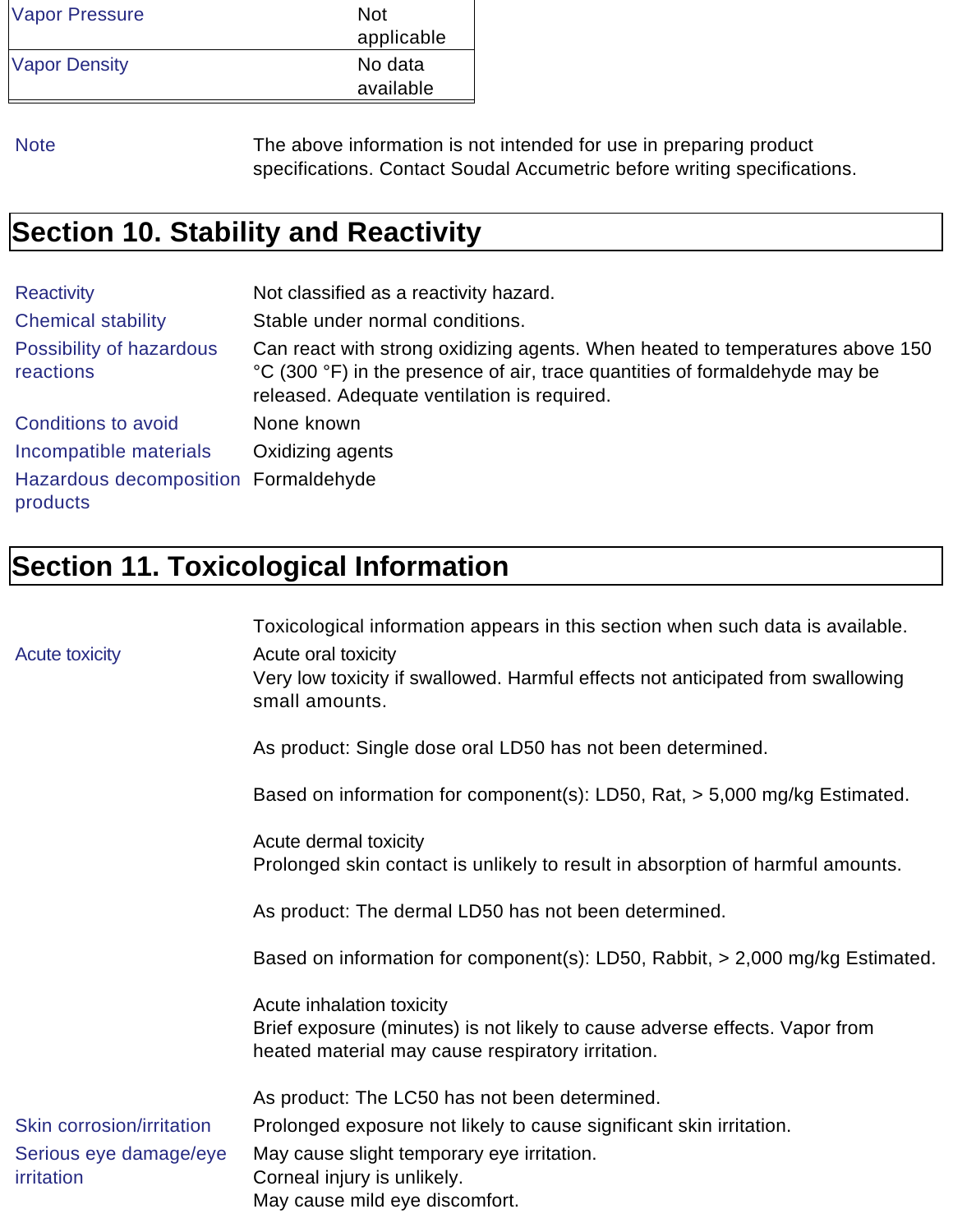| Sensitization                                            | For skin sensitization:<br>Contains component(s) which did not cause allergic skin sensitization in guinear<br>pigs.                                                                                                                                                                 |
|----------------------------------------------------------|--------------------------------------------------------------------------------------------------------------------------------------------------------------------------------------------------------------------------------------------------------------------------------------|
| <b>Specific Target Organ</b><br><b>Systemic Toxicity</b> | For respiratory sensitization:<br>No relevant information found.<br>Single Exposure<br>Evaluation of available data suggests that this material is not an STOT-SE<br>toxicant.                                                                                                       |
|                                                          | <b>Repeated Exposure</b><br>For the major component(s): Based on available data, repeated exposures are<br>not anticipated to cause additional significant adverse effects.                                                                                                          |
|                                                          | Contains an additional component(s) that is/are encapsulated in the product<br>and are not expected to be released under normal processing conditions or<br>foreseeable emergency.                                                                                                   |
| Carcinogenicity                                          | For this family of materials: Did not cause cancer in long-term animal studies<br>which used routes of exposure considered relevant to industrial handling.<br>Positive results have been reported in other studies using routes of exposure<br>not relevant to industrial handling. |
| <b>Teratogenicity</b>                                    | Contains component(s) which did not cause birth defects or any other fetal<br>effects in lab animals.                                                                                                                                                                                |
| Reproductive toxicity                                    | Contains component(s) which did not interfere with reproduction in animal<br>studies.                                                                                                                                                                                                |
| <b>Mutagenicity</b>                                      | Contains a component(s) which were negative in in vitro genetic toxicity studies.<br>Contains component(s) which were negative in animal genetic toxicity studies.                                                                                                                   |
| <b>Aspiration Hazard</b>                                 | Based on physical properties, not likely to be an aspiration hazard.                                                                                                                                                                                                                 |

# **Section 12. Ecological Information**

|                                              | Ecotoxicological information appears in this section when such data is available. |
|----------------------------------------------|-----------------------------------------------------------------------------------|
| <b>Toxicity</b>                              | No data available.                                                                |
| Persistence and<br>degradability             | No data available.                                                                |
| Bioaccumulative potential No data available. |                                                                                   |
| Mobility in soil                             | No data available.                                                                |

### **Section 13. Disposal**

#### Disposal methods DO NOT DUMP INTO ANY SEWERS, ON THE GROUND, OR INTO ANY BODY OF WATER. All disposal practices must be in compliance with all Federal, State/Provincial and local laws and regulations. Regulations may vary in different locations. Waste characterizations and compliance with applicable laws are the responsibility solely of the waste generator. AS YOUR SUPPLIER, WE HAVE NO CONTROL OVER THE MANAGEMENT PRACTICES OR MANUFACTURING PROCESSES OF PARTIES HANDLING OR USING THIS MATERIAL. THE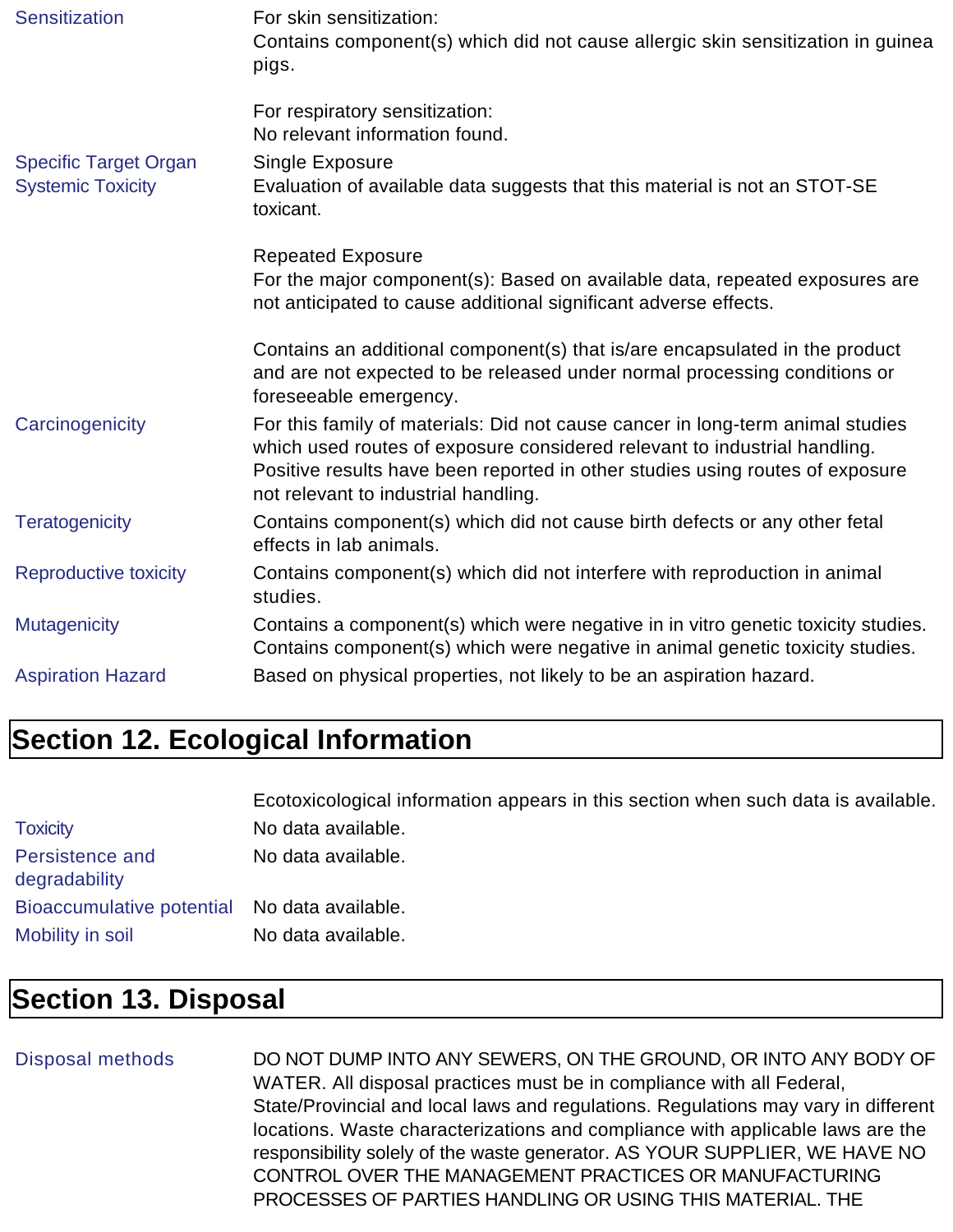INFORMATION PRESENTED HERE PERTAINS ONLY TO THE PRODUCT AS SHIPPED IN ITS INTENDED CONDITION AS DESCRIBED IN MSDS SECTION: Composition Information. FOR UNUSED & UNCONTAMINATED PRODUCT, the preferred options include sending to a licensed, permitted: Recycler. Reclaimer. Incinerator or other thermal destruction device. For additional information, refer to: Handling & Storage Information, MSDS Section 7 Stability & Reactivity Information, MSDS Section10 Regulatory Information, MSDS Section 15

Treatment and disposal methods of used packaging

Empty containers should be recycled or otherwise disposed of by an approved waste management facility. Waste characterizations and compliance with applicable laws are the responsibility solely of the waste generator. Do not re-use containers for any purpose.

### **Section 14. Transport Information**

| <b>UN Number</b>                                    | N/A                                                                                                                                                                                                                                                                                                                                                                                                                                                                                                                                                                                    |
|-----------------------------------------------------|----------------------------------------------------------------------------------------------------------------------------------------------------------------------------------------------------------------------------------------------------------------------------------------------------------------------------------------------------------------------------------------------------------------------------------------------------------------------------------------------------------------------------------------------------------------------------------------|
| UN Proper Shipping Name Not regulated for transport |                                                                                                                                                                                                                                                                                                                                                                                                                                                                                                                                                                                        |
| <b>DOT Classification</b>                           | Not regulated for transport                                                                                                                                                                                                                                                                                                                                                                                                                                                                                                                                                            |
| <b>Packing Group</b>                                | Not regulated for transport                                                                                                                                                                                                                                                                                                                                                                                                                                                                                                                                                            |
|                                                     | This information is not intended to convey all specific regulatory or operational<br>requirements/information relating to this product. Transportation classifications<br>may vary by container volume and may be influenced by regional or country<br>variations in regulations. Additional transportation system information can be<br>obtained through an authorized sales or customer service representative. It is<br>the responsibility of the transporting organization to follow all applicable laws,<br>regulations and rules relating to the transportation of the material. |

# **Section 15. Regulatory Information**

| <b>SARA Sections 311 and</b><br>312 | No SARA Hazards                                                                                                                                                                                           |
|-------------------------------------|-----------------------------------------------------------------------------------------------------------------------------------------------------------------------------------------------------------|
| <b>SARA Section 313</b>             | This material does not contain any chemical components with known CAS<br>numbers that exceed the threshold (De Minimis) reporting levels established by<br>SARA Title III, Section 313.                   |
| <b>CERCLA Section 103</b>           | Calculated RQ exceeds reasonably attainable upper limit.<br>Components<br>Acetic acid (64-19-7) 5000 lbs RQ                                                                                               |
|                                     | Acetic anhydride (108-24-7) 5000 lbs RQ                                                                                                                                                                   |
| Pennsylvania Right To<br>Know       | The following chemicals are listed because of the additional requirements of<br>Pennsylvania law:<br>Polydimethylsiloxane hydroxy-terminated (70131-67-8)                                                 |
|                                     | Silicon dioxide (7631-86-9)                                                                                                                                                                               |
| California Prop 65                  | Clear<br>This product does not contain any chemicals known to the State of California<br>to cause cancer, birth, or any other reproductive defects. For more information,<br>go to www.P65Warnings.ca.gov |
|                                     | <b>Black</b>                                                                                                                                                                                              |